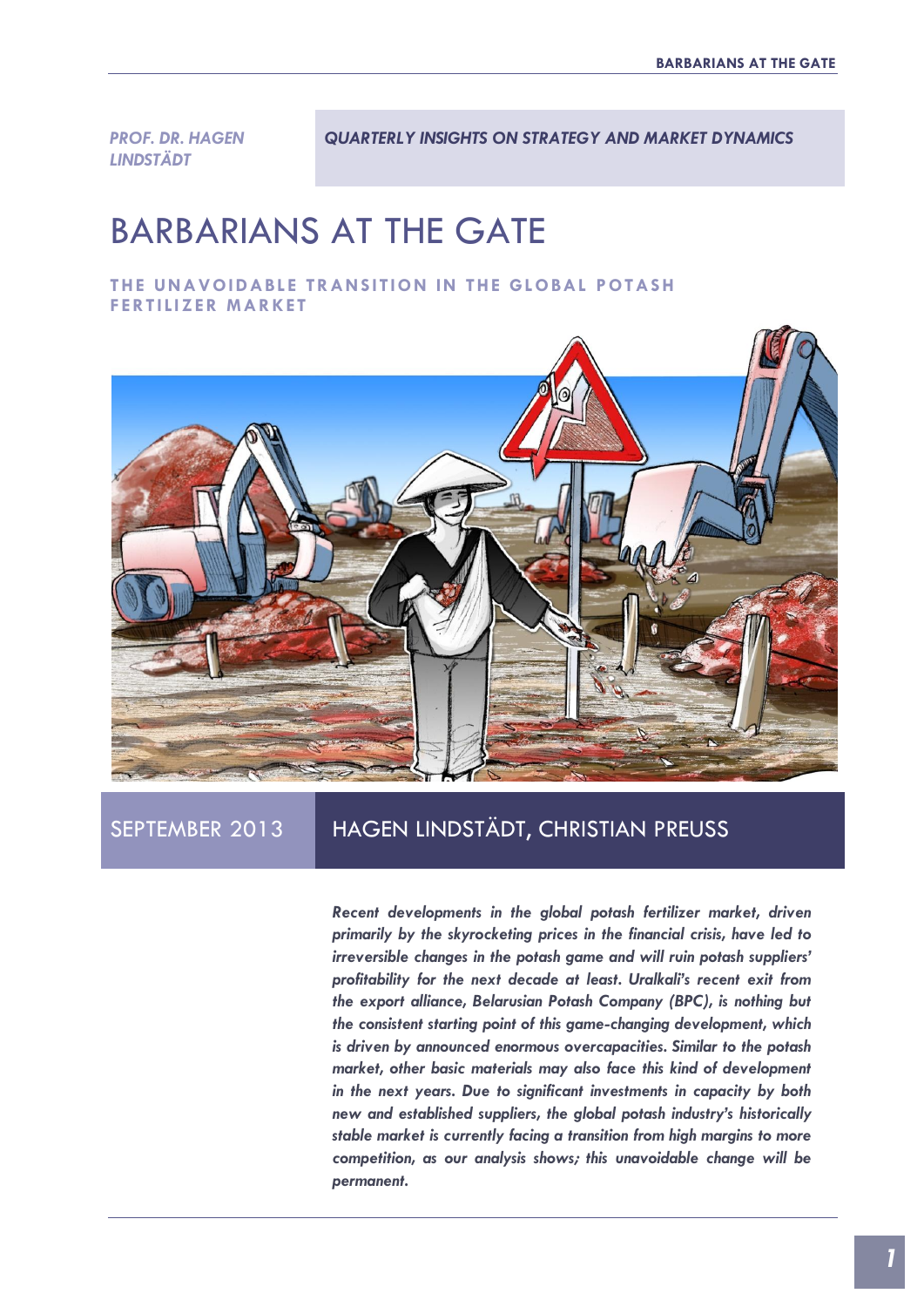*Large suppliers, like Germany's DAX 30 company K+S (formerly "Kali und Salz AG"), basically have a choice between Scylla and Charybdis: they can try to slow down the avalanche of price cuts by artificially reducing the market, selling less volume and losing market share. Or they can adjust fast to the new domain and secure their volumes at significantly lower prices. Both choices will significantly harm the global potash industry's profitability permanently. From the perspective of economic theory, this is nothing but the transition from a narrow to a wide oligopoly, which shows rules close to those of perfect competition.*

## THE HISTORY UNTIL SUMMER 2013

**Potash fertilizer is crucial for everyday life**

While big parts of the world are plagued by economic uncertainty, some things remain the same: the world population is growing, people in developing countries desire better nutrition, and the per capita arable land and available water resources are shrinking. Increased demand for food exerts unprecedented pressure on the global supply and supports high prices for a wide range of crops. In order to keep pace, farmers need to produce more and better crops. Especially potash as a fertilizer can help them to achieve significantly higher yields. As a key substance for the food industry, potash has enormous importance as a fertilizer in everyday life: potash is crucial not only for the production of cereals, rice, and corn in the agricultural sector, but also for fruit and vegetables, and indirectly for the production of animal feed, as well as for energy and biofuels production. This is reflected in the fact that over 60 million tons of potash were sold in 2011, which is enough fertilizer to produce crops that would cover 1 million soccer fields for 1,000 years.

Hence, the market has been huge for decades, with a steady annual growth of about 3% from 2001 to 2011. This is in line with the combined annual growth of the world population and global wealth level, which are the two main drivers of global potash demand.

**THE MARKET HAS BEEN HUGE FOR DECADES, WITH A S TEADY ANNUAL GROWTH**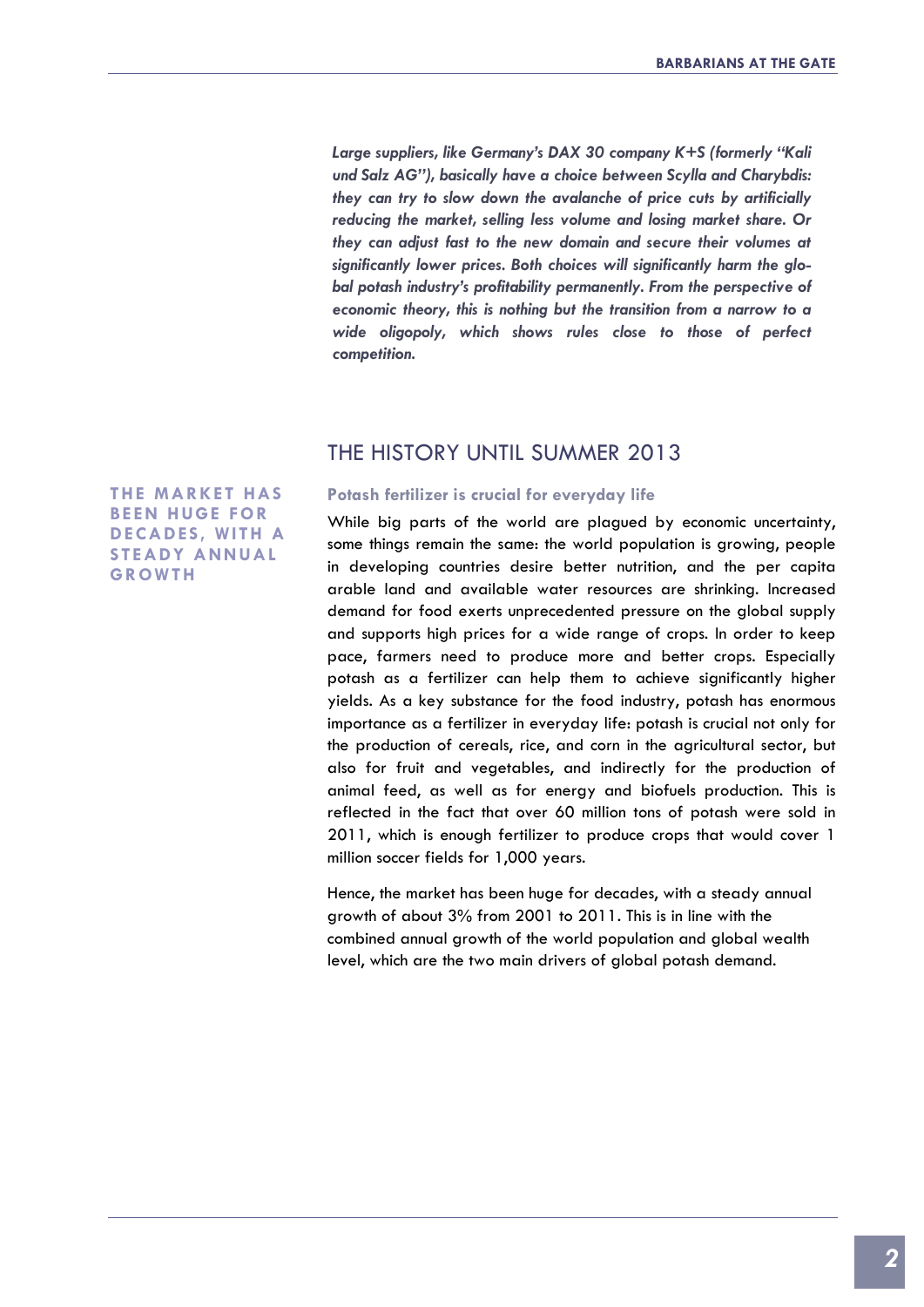#### **Historically, few suppliers have dominated the market**

For a long time, a few large suppliers who gained immense profits through their pricing power have dominated this highly profitable market. In this oligopoly, two large export alliances, BPC and Canpotex, control the market with a combined share of  $~64\%$  (2011), and they have kept an enormous price discipline.

**LARGE S UPPLIERS EXERT MARKET POWER BY UNDERUTILIZING THEIR CAPACITIES** Our analysis shows a clear ability to take advantage of the market on the supplier side: The large suppliers exert market power by consciously underutilizing their capacities for the sake of higher prices and higher profitability for the volume they still sell. Naturally, one would expect the two export alliances, Canpotex and BPC, to drive this behavior. However, as depicted in figure 1, K+S seems to follow this logic of underutilization in order to keep prices high, which has secured attractive margins for all suppliers.

At the same time, all smaller suppliers had a combined capacity of about 25%, which they are utilizing to a large extent, wisely denying responsibility for the overall market price, which they cannot influence individually anyway.



**FIGURE 1:** GLOBAL POTASH SALES VOLUMES AND PRODUCTION CAPACITIES BY SUPPLIER (2011)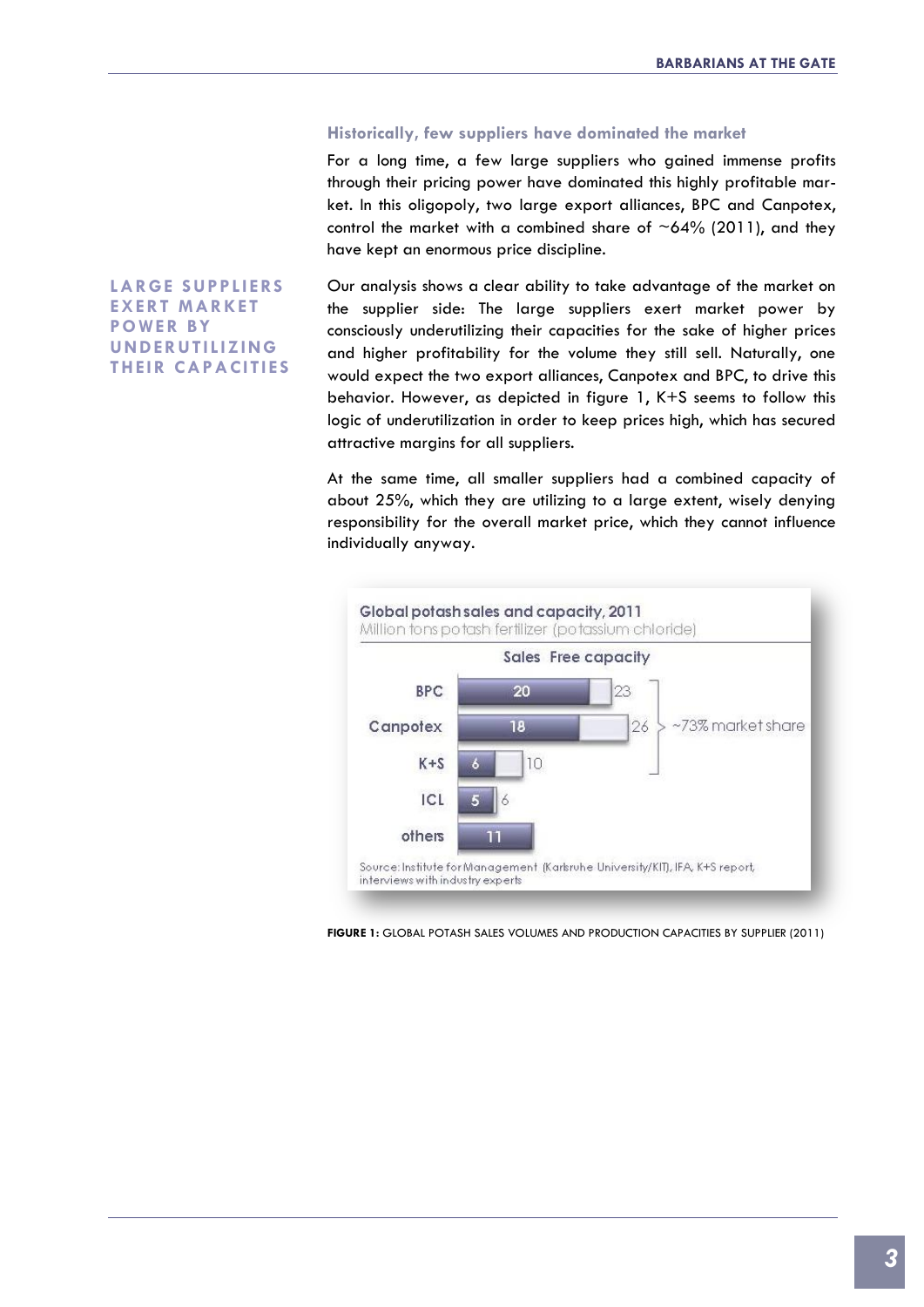## THE CURRENT TRANSITION

#### **A transition on the supply side**

The former market mechanism has paid off for all suppliers as long as only a minor share of global capacity belonged to smaller suppliers. For a long time, barriers to entry into the potash market have been high enough to protect all suppliers' profitability due to capital intensity and long lead times for developing new mines. But when prices skyrocketed in 2008–09 to almost USD 1,000 per ton (cf. figure 2), profitability gains on suppliers' investments in capacity seemed too tempting to resist. Even in the following years, the large suppliers managed to keep prices at around USD 400 per ton, still highly profitable compared to many other basic material industries.

**BHP BILLITON DECIDED TO ENTER THE GLOBAL POTAS H GAME**

Consequently, BHP Billiton, the world's largest raw materials company, with traditionally deep pockets, decided to enter the global potash game, and is currently building the world's biggest potash mine. As an immediate reaction, the large established players have publicly announced several expansion projects in order to scare off new entrants. However, these announcements have not really stopped the new entrants' plans, especially as numerous delays have made the announcements seem less credible. Hence, numerous new players have started to sink investments into market entry or expansion, putting unparalleled pressure on the export alliances in the oligopoly.



**FIGURE 2:** GLOBAL POTASH SALES, PRODUCTION CAPACITY, AND PRICE 2001–2012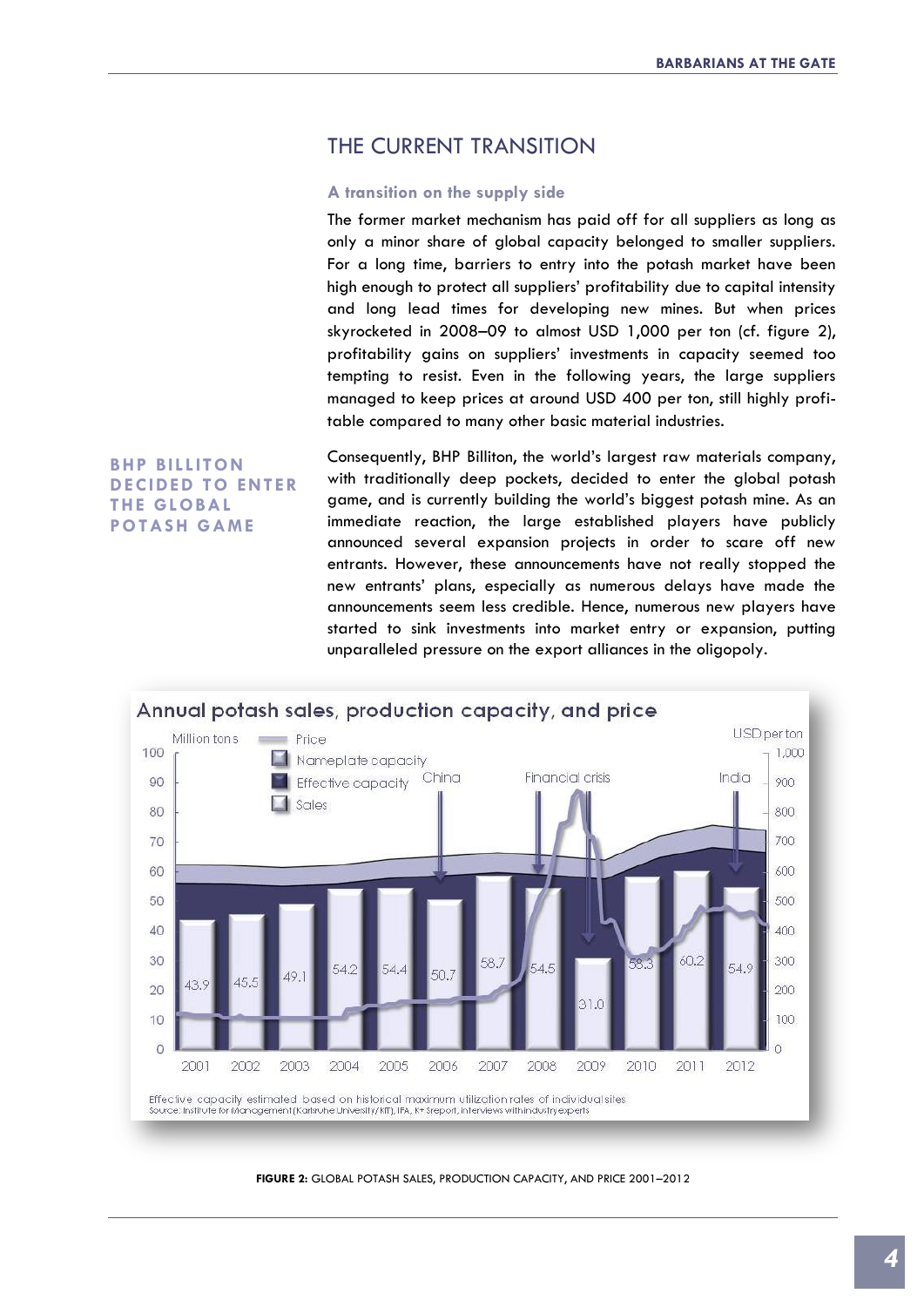**THE POTASH MAR-KET WILL CHANGE AND BECOME A WIDE OLIGOPOLY**

As a consequence, the potash market will change and in the long run become a wide oligopoly, where new rules that are much closer to those in perfect competition will apply. In the well-understood domain, valid after this transition, prices will be determined by the production cost of the marginal capacity: economic theory predicts that price will equal the production cost (including transport) of the most expensive mine that ultimately satisfies demand. In the words of economic theory: in recent years, all suppliers could profit from a typically uncoordinated, narrow oligopoly and from the pricing power of large suppliers. This has led to excess returns. Soon, the rules in this conduct will be replaced by new rules much closer to those of perfect competition.

It is not possible to clearly say when this will happen, but with a high degree of certainty, it will indeed happen, whereas intermediate states of this transition are not stable.

**S TICKING TO CURRENT PRICING BEHAVIOR IS NOT VIABLE FOR THE LARGE PLAYERS**

#### **The large suppliers face considerable risk in the transition**

How should the large players respond? What strategies will lead to the most success under the new market rules? A natural answer seems to be sticking to the current pricing behavior. But a closer look at current investments that are to a large degree already sunk shows that this option is not viable for the large players.

Instead, the global potash market is really at a crossroads: if the three large players continue their previous conduct until 2020, an extreme loss of market share can be expected, from 73% to as low as 15% in 2020, as depicted in figure 3 – the share of their capacity required to satisfy global demand. In that extremely unlikely case, new entrants and smaller players might take over market control.



**FIGURE 3:** FICTITIOUS 2020 PROJECTION OF POTASH SALES AND PRODUCTION CAPACITIES, IF LARGE PLAYERS CONTINUE CURRENT CONDUCT BY KEEPING PRICES HIGH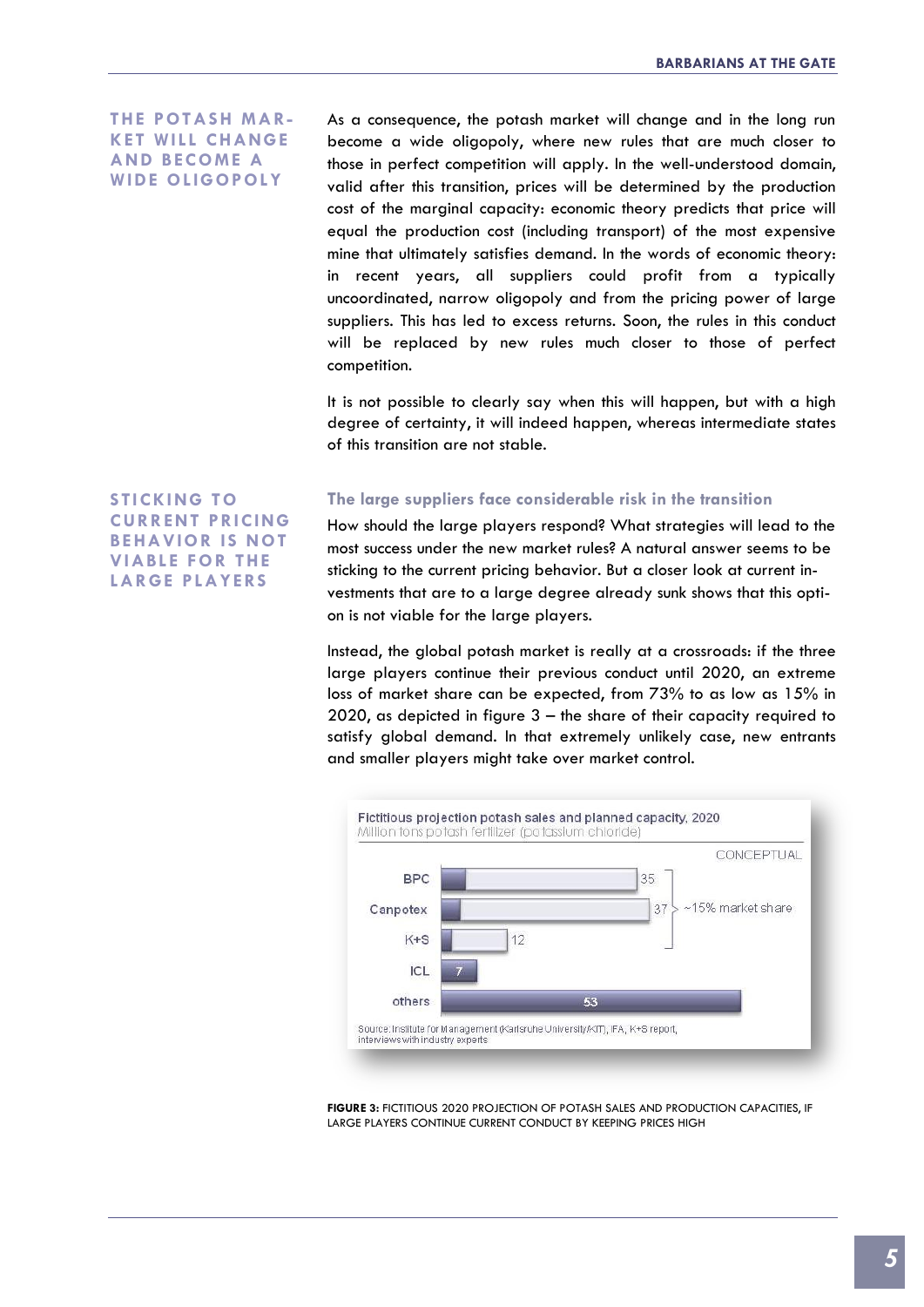#### **A strong and sustainable price decline is imminent**

Firms in oligopolistic industries traditionally do not directly influence their fate themselves - it is rather the actions of all market players that will ultimately determine industry profitability and thus the fortune of each individual player. In the extreme, it only takes a single firm to cause serious disruptions. Current developments support this assumption for the potash market. In July 2013, Uralkali exited its export alliance, BPC, and announced a fall in prices to USD 300 per ton.

**URALKALI LEFT BPC BECAUSE THE EX-PORT ALLIANCE WAS BECOMING UNS TABLE ANYWAY**

We believe that this is not, as is frequently reported and interpreted, any form of disciplining other suppliers. Instead, more probably, Uralkali left BPC because it realized that the export alliance was becoming unstable anyway, and leaving early gave Uralkali an advantage in managing its remaining profitability at the other suppliers' expense.

**THE BURDEN OF UNDERUTILIZATION IS SHARED BY FEWER S UPPLIERS**

This is one of the seeming paradoxes in narrow oligopolies: if one anticipates that peaceful conduct will become unstable and vanish anyway, it is smart to be one of the first to give up sacrificing volume for value. By the same token though, this strategy implies that change will come faster, since the burden of underutilization is shared by fewer and fewer suppliers.

In the case of potash, we believe a strong and sustainable price decline cannot be avoided, leaving the suppliers with the choice of sacrificing either margin first and volume second, or vice versa.

## THE FUTURE

#### **Our Global potash model allows analysis of future supplier strategies based on game theory**

It is hard to predict how the large suppliers will react in the short run and how industry conduct will change within the next two to four years, because the enterprises' choices and short to medium term trends do depend on individual management decisions to a large extent. However, we are confident that the current transition will ultimately lead to new market dynamics that can be anticipated already today.

To investigate the market dynamics after the transition, we have developed a comprehensive supply and demand model for the global potash industry. While models naturally have to be regarded as simplified maps of the real world, there is no doubt that they are useful for deriving early insights into potential developments and consequences and for guiding one in a specific direction. This is precisely what we strive for.

*6*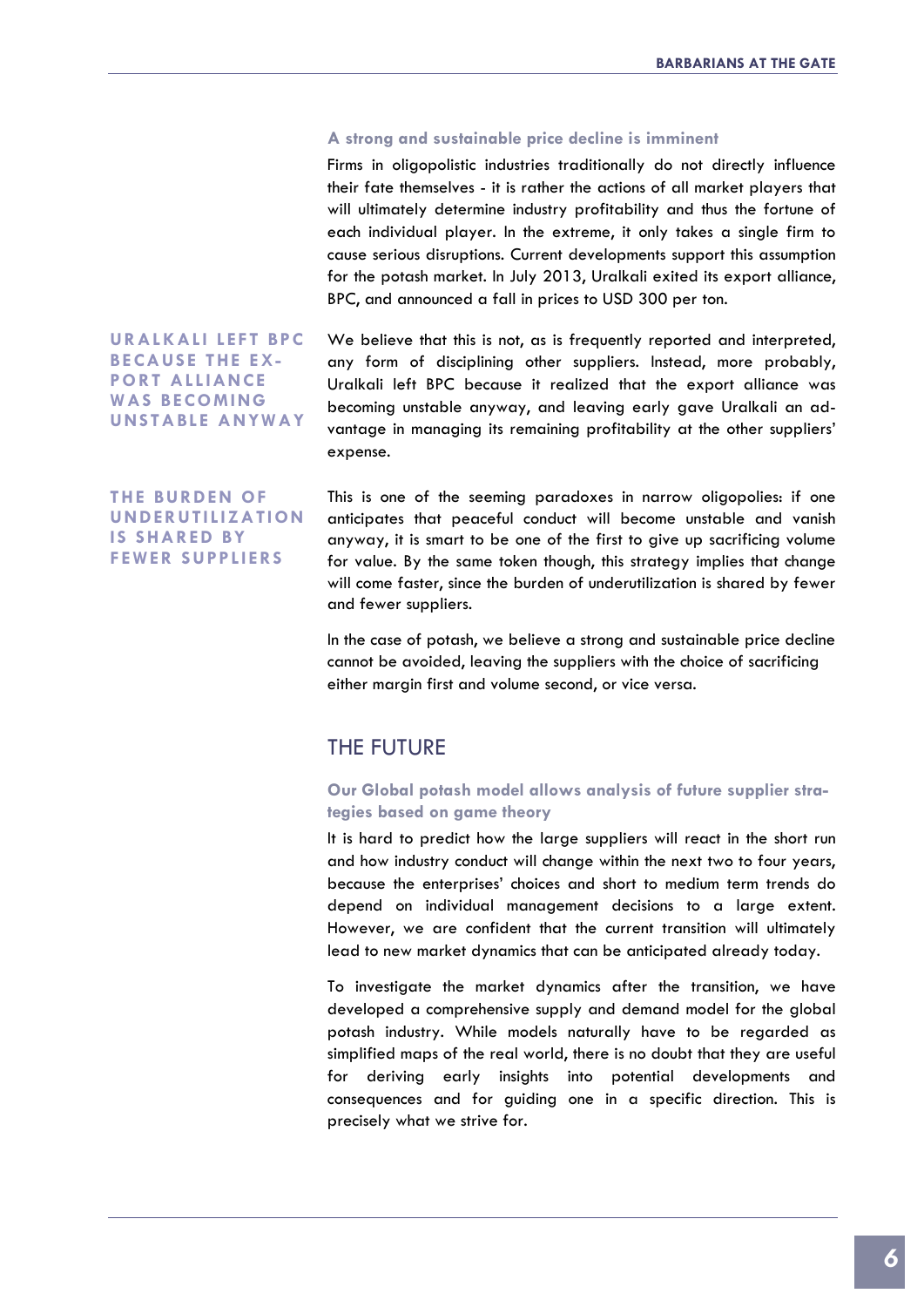**WE HAVE DEVELOPED A S PATIAL DYNAMIC MARKET EQUILIB-RIUM MODEL**

We have developed a spatial dynamic market equilibrium model with a level of detail of five regions on an annual basis under the assumption of new domain pricing close to perfect competition. In this model, all suppliers are price takers and adjust to a common market price in each region, while strategic decisions are focused on investments in future capacity.

The model is based on capacities, production volumes, and costs of more than 80 individual mines, as well as brownfield and greenfield expansion projects currently in the pipeline and estimation of future demand and price elasticity. As a result, we get production volumes, regional market prices, and interregional trade flows in the domain of the large suppliers' new market conduct. Strategic interaction among suppliers' investment decisions is based on game theory for the most important scenarios. We have put a special focus on the interaction between investment strategies, interregional trade, and price elasticity of demand, which characterizes the potash market. The model is realized as numerous market simulations, which have been calculated in parallel on several servers, using complex iterative approximation algorithms.

Figure 4 shows the resulting system of demand and supply functions (industry cost curves) and the resulting trade flows in the most likely base scenario.



**FIGURE 4:** REGIONAL POTASH SUPPLY, DEMAND, AND PRICES (2020 BASE CASE)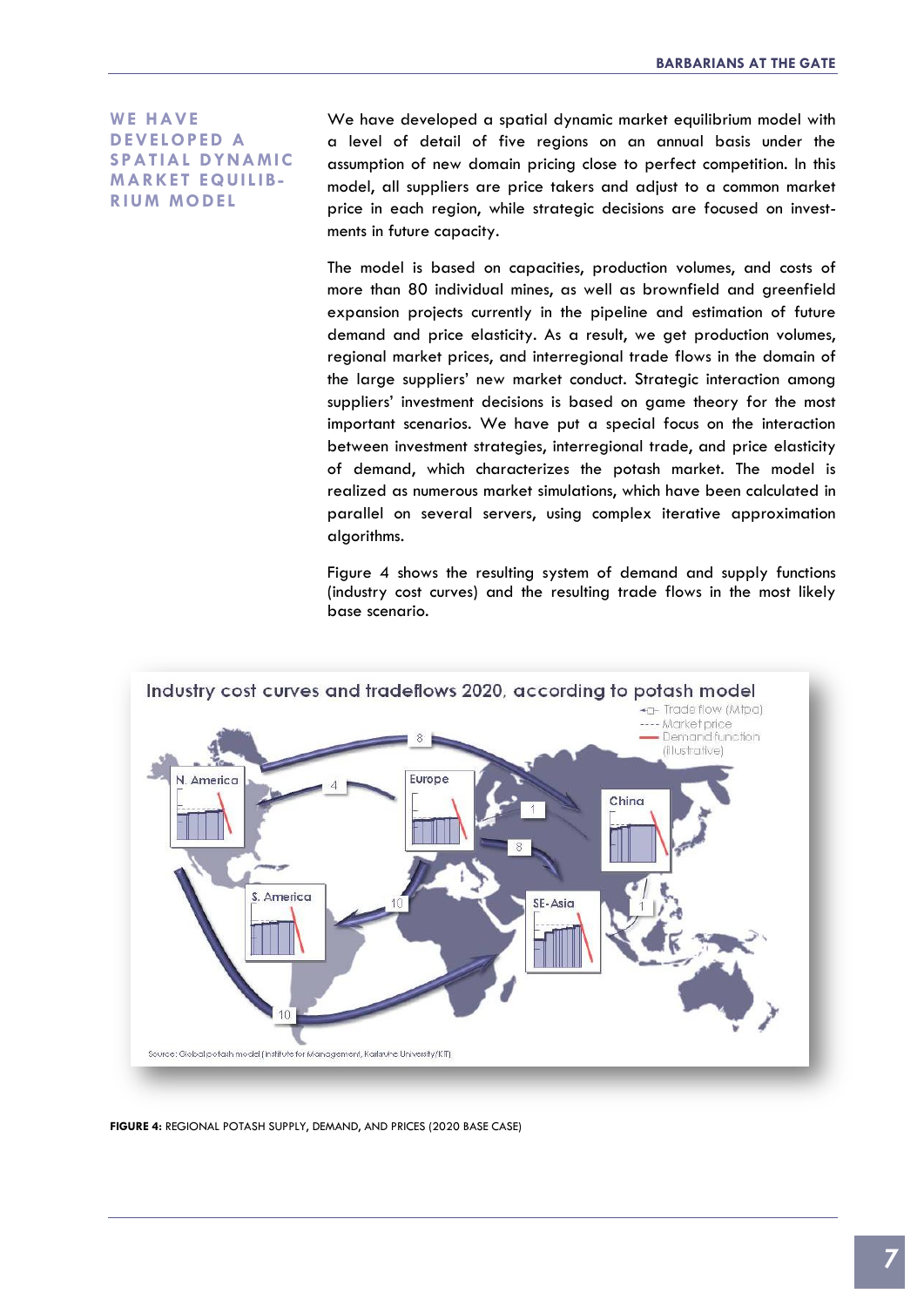### A SKETCH OF THE MOST IMPORTANT OUTCOMES

In the new domain of a wide oligopoly with competitive behavior and pricing similar to perfect competition, our 2020 projection for the base case scenario leads to the following outcomes:

**ONLY A FEW S ELEC-TED INVES TMENTS WILL LEAD TO BEST RES ULTS**

**PRICE CUTS OF 50% OR MORE UNTIL 2020**

- **The market has limited room for new mines in the near future.** Old strategies of massive capacity expansions, which some experts currently suggest, are predicted to no longer be successful. This shows that only a few selected small investments will lead to the best results for the large players in the long run. This is especially the case when capacity expansion is a) performed in a cost-efficient manner in terms of expected variable production cost and b) focused on projects that are already close to realization.
- **In particular, the best investment strategies with the highest total payoff are found in a Nash equilibrium between BPC and Canpotex.** (This is when the best answers of both players coincide.) Canpotex should keep their capacity at the current level, and BPC may choose to invest about USD 500 million more in their current best projects until 2016. Above this amount, investments are likely not to pay off anymore. While at least some new mines at BPC have a positive net present value (NPV), additional capacity for Canpotex will likely not pay off.
- **Price cuts of 50% or more until 2020.** The simulation results in the following prices for 2020 under these investment scenarios after the complete market transition (percentages in parentheses: difference to average 2012 actuals):
	- Europe USD 156 (- 66%)
	- North America USD 169 (-63%)
	- South America USD 195 (-64%)
	- China USD 219 (-50%)
	- South East Asia USD 225 (-56%).
- **Main changes in trade flows compared to today.** Anticipated 2020 trade flows will still focus on the routes from North America and Europe to SE-Asia and China. In addition, we expect the route from Europe/CIS to South America to gain much more importance and replace export from North to South America.